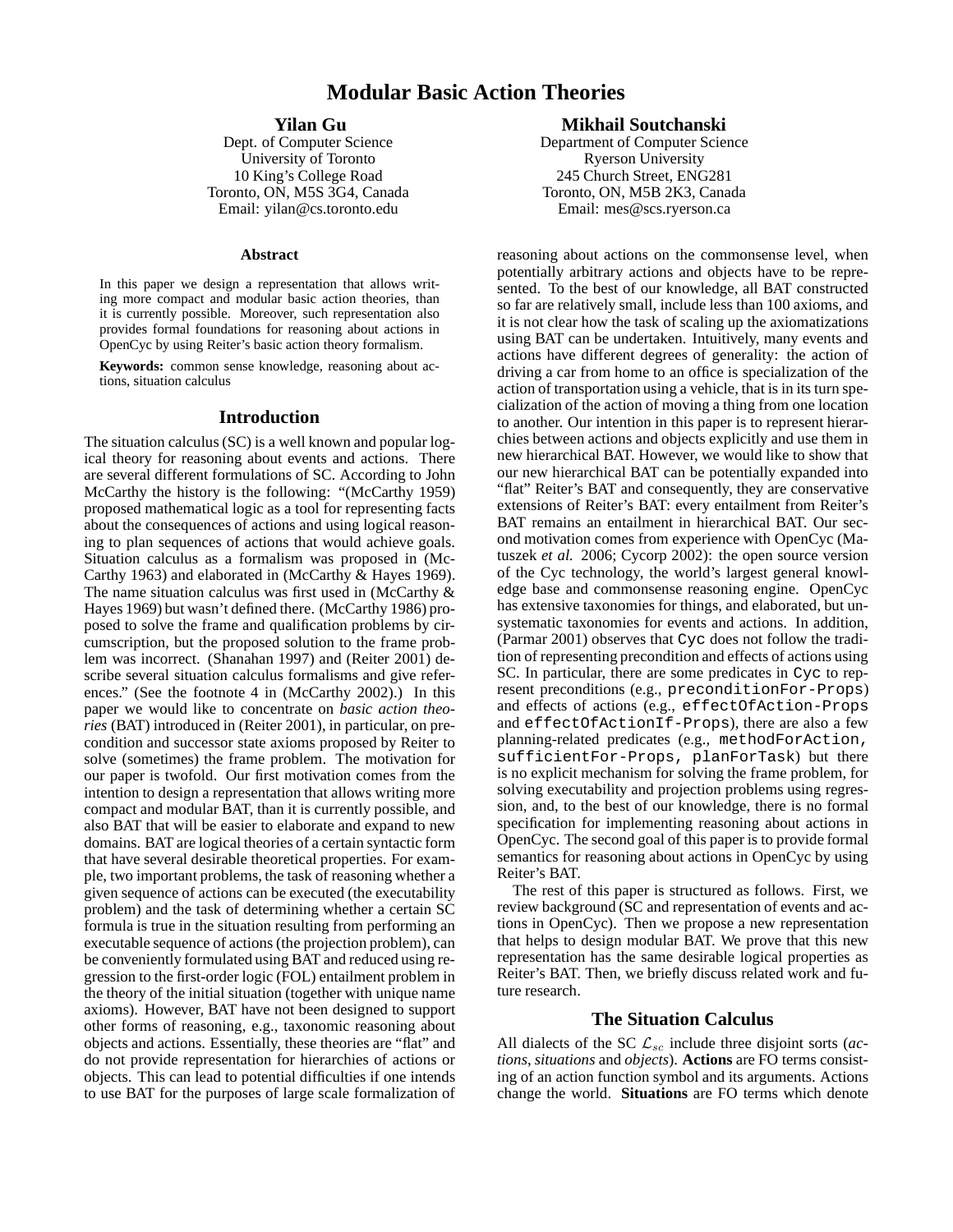possible world histories. A distinguished constant  $S_0$  is used to denote the *initial situation*, and function  $do(a, s)$  denotes the situation that results from performing action  $\alpha$  in situation s. Every situation corresponds uniquely to a sequence of actions. Moreover, notation  $s' \preceq s$  means that either situation  $s'$  is a subsequence of situation s or  $s = s'$ .<sup>1</sup> Objects are FO terms other than actions and situations that depend on the domain of application. **Fluents** are relations or functions whose values may vary from one situation to the next. Normally, a fluent is denoted by a predicate or function symbol whose last argument has the sort situation. For example,  $F(\vec{x}, do([\alpha_1, \cdots, \alpha_n], S_0))$  represents a relational fluent in the situation  $do(\alpha_n, do(\cdots, do(\alpha_1, S_0) \cdots))$  resulting from execution of ground action terms  $\alpha_1, \cdots, \alpha_n$  in  $S_0$ . We do not consider functional fluents in this paper.

The SC includes the distinguished predicate  $Poss(a, s)$  to characterize actions a that are possible to execute in s. For any first order SC formula  $\phi$  and a term s of sort situation, we say  $\phi$  is a formula *uniform* in s iff it does not mention the predicates  $Poss$  or  $\prec$ , it does not quantify over situations, it does not mention equality on situations, and whenever it mentions a term of sort situation in the situation argument position of a fluent, then that term is  $s$  (see (Reiter 2001)).

A *basic action theory* (BAT) D in the SC is a set of axioms written in  $\mathcal{L}_{sc}$  with the following five classes of axioms to model actions and their effects (Reiter 2001). **Action precondition axioms**  $\mathcal{D}_{ap}$ **:** For each action function  $A(\vec{x})$ , there is one axiom of the form  $Poss(A(\vec{x}), s) \equiv$  $\Pi_A(\vec{x}, s)$ .  $\Pi_A(\vec{x}, s)$  is a formula uniform in s with free variables among  $\vec{x}$  and s, which characterizes the preconditions of action A. **Successor state axioms**  $\mathcal{D}_{ss}$ : For each relational fluent  $F(\vec{x}, s)$ , there is one axiom of the form  $F(\vec{x}, do(a, s)) \equiv \Phi_F(\vec{x}, a, s)$ , where  $\Phi_F(\vec{x}, a, s)$  is a formula uniform in s with free variables among  $\vec{x}$ , a and s. The successor state axiom  $(SSA)$  for fluent F completely characterizes the value of fluent F in the next situation  $do(a, s)$ in terms of the current situation s. **Initial theory**  $\mathcal{D}_{S_0}$ : It is a set of FO formulas whose only situation term is  $S_0$ . It specifies the values of all fluents in the initial state. It also describes all the facts that are not changeable by any actions in the domain. **Unique name axioms for actions**  $\mathcal{D}_{una}$ : Includes axioms specifying that two actions are different if their action names are different, and identical actions have identical arguments. **Foundational axioms for situations** Σ**:** The axioms for situations which characterize the basic properties of situations. These axioms are domain independent. They are included in the axiomatization of any dynamic system in the SC (see (Reiter 2001) for details).

Suppose that  $\mathcal{D} = \mathcal{D}_{una} \cup \mathcal{D}_{S_0} \cup \mathcal{D}_{ap} \cup \mathcal{D}_{ss} \cup \Sigma$ is a BAT,  $\alpha_1, \cdots, \alpha_n$  is a sequence of ground action terms, and  $G(s)$  is a uniform formula with one free variable s. One of the most important reason-One of the most important reasoning tasks in the SC is the projection problem, that is, to determine whether  $\mathcal{D} \models G(do([\alpha_1, \cdots, \alpha_n], S_0)).$ Another basic reasoning task is the executability problem. Let  $execute(do([\alpha_1, \cdots, \alpha_n], S_0))$ be an abbreviation of the formula  $Poss(\alpha_1, S_0) \wedge$ 

 $\bigwedge_{i=2}^{n} Poss(\alpha_i, do([\alpha_1, \cdots, \alpha_{i-1}], S_0)).$  Then, the executability problem is to determine whether  $\mathcal{D} \models \text{execute}(do([\alpha_1, \cdots, \alpha_n], S_0)).$  Planning and high-level program execution are two important settings where the executability and projection problems arise naturally. *Regression* is a central computational mechanism that forms the basis for automated solution to the executability and projection tasks in the SC (Reiter 2001). A recursive definition of the regression operator R on any *regressable formula*  $\phi$  is given in (Reiter 2001); we use notation  $\mathcal{R}[\phi]$ to denote the formula that results from eliminating Poss atoms in favor of their definitions as given by action precondition axioms and replacing fluent atoms about  $do(\alpha, s)$ by logically equivalent expressions about s as given by SSAs repeatedly until it cannot make such replacement any further. The regression theorem (Reiter 2001) shows that one can reduce the evaluation of a regressable formula W to a FO theorem proving task in the initial theory together with unique names axioms for actions:

#### $\mathcal{D} \models W$  iff  $\mathcal{D}_{S_0} \cup \mathcal{D}_{una} \models \mathcal{R}[W].$

This fact is the key result in SC. It demonstrates that an executability or a projection task can be reduced to a theorem proving task that does not use precondition, successor state, and foundational axioms. This is one of the reasons why the SC provides a natural and easy way to representation and reasoning about dynamic systems.

## **Open Cyc**

In Cyc, there is the collection Action that is a subclass of Event. Actions are events that are required to have doers. Cyc uses around 37,000 different event types to describe what happens in the world. Many events in Cyc are represented using Davidsonian representations (Davidson 1967): events are described by the assertion that there exists a particular event of a given type, by the roles that other individual things play in that event, and by the fillers of those roles. ActorSlot in CYC is a collection of binary predicates to express relationships between an event and the participants in it. They are also known in other systems as participants roles, deep cases or thematic relations. Actor slots are arranged in a hierarchy.

# **Modular BAT**

The SC and BAT are able to specify the evolution of dynamic systems in a very natural way. However, in practice it is not easy to specify a dynamic system with very large number of actions. If a system involves hundreds or even thousands of actions, it will be difficult to specify BAT.

To deal with this problem, we propose to classify events and actions hierarchically similar to the representations in Cyc. In the following, each action function symbol  $A(x_1, \dots, x_n)$  is used to represent an *event* that could possibly change states of a dynamic system. For example, action  $move(o, l_1, l_2)$  represents the event that object o was moved from  $l_1$  to  $l_2$ . We introduce the following predicates.

**Notation 1 (a)** *The predicate* argType(a, x, t) *represents that the argument* x *of action* a *has type* t*, where types are object variables or constants. For any types*  $t_1$  *and*  $t_2$ *,* 

$$
t_1 \sqsubseteq t_2 \stackrel{def}{=} (\forall x, a). argType(a, x, t_2) \supset argType(a, x, t_1).
$$

<sup>&</sup>lt;sup>1</sup>Reiter (Reiter 2001) uses the notation  $s' \sqsubseteq s$ , but we use  $s' \preceq$ s to avoid confusion with the inclusion relation  $\Box$ .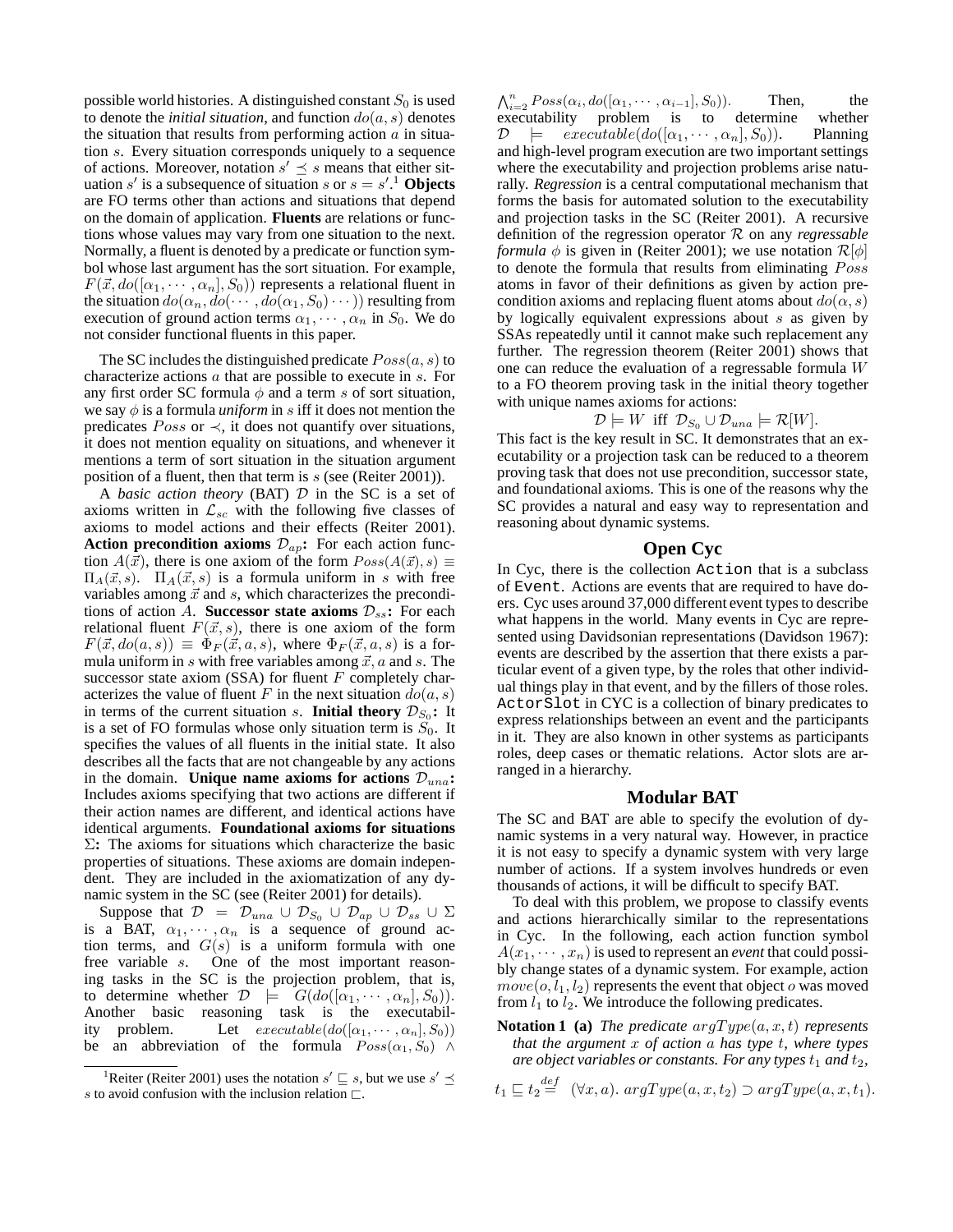**(b)** *The predicate* actorSlot(slotName, a, y) *represents that argument* y *in action* a *has a relation* slotName *with action* a. For any  $actorSlot$  *names*  $l_1$  *and*  $l_2$ *,* 

$$
l_1 \sqsubseteq l_2 \stackrel{def}{=} (\forall a, x).
$$
  $actorSlot(l_2, a, x) \supset actorSlot(l_1, a, x).$ 

Intuitively, we can say that  $t_1$  ( $l_1$ , respectively) is a specialization of  $t_2$  ( $l_2$ , respectively). The class of axioms  $\mathcal T$  includes the set of sentences  $T_1 \sqsubseteq T_2$  and  $L_1 \sqsubseteq L_2$  that characterize taxonomy of argument types and actor slots.

For each action function  $A(\vec{x})$ , every argument  $x_i$  has a certain type  $T_i$  and has a certain relationship  $L_i$  with the action that is expressed using actorSlot:

$$
\bigwedge_{i=1}^{m} (actorSlot(L_i, A(\vec{x}), x_i) \land argType(A(\vec{x}), x_i, T_i)),
$$

where variable vector  $\vec{x} = \langle x_1, \dots, x_m \rangle$ , and the axiomatizer has to ensure that each type  $T_i$  is the most specific type (in terms of the  $\sqsubseteq$  relation) that can be used to characterize  $x_i$  in action  $A(\vec{x})$  and  $L_i$  is the most specific slot name that can characterize the relation between  $A(\vec{x})$  and  $x_i$ . For each action function there is an axiom of this syntactic form; we denote this class of axioms as A. Since the axioms in A and in  $T$  are static facts, that is, they are situation independent, they will be included in the initial KB  $\mathcal{D}_{S_0}$ . Moreover, the axioms in  $A, T$  should entail that a specialization relation between actor slots of two actions implies a specialization relation between the corresponding types: <sup>2</sup>

$$
\mathcal{A} \cup \mathcal{T} \models (\forall).actorSlot(l_1, a_1, x_1) \land actorSlot(l_2, a_2, x_2) \land \\\argType(a_1, x_1, t_1) \land argType(a_2, x_2, t_2) \land \\\quad l_1 \subseteq l_2 \supset t_1 \subseteq t_2.
$$

**Example 1** Consider an action  $move(o, l_1, l_2)$  which represents an event of moving object  $o$  from  $l_1$  to  $l_2$ , then

 $actorSlot(ObjectMoving, move(o, l_1, l_2), o) \wedge$  $argType(move(o, l_1, l_2), o, MovableObject) \wedge$  $actorSlot(Origin, move(o, l_1, l_2), l_1) \wedge$  $argType(move(o, l_1, l_2), l_1, Location) \wedge$  $actorSlot(Destination, move(o, l_1, l_2), l_2) \wedge$  $argType(move(o, l_1, l_2), l_2, Location)$ 

will be included in an initial KB.

**Definition 1** *An* action diagram *is defined by a finite set of axioms* H *in which each axiom is of the form*

$$
specialization(A_1(\vec{x}), A_2(\vec{y})) \equiv \phi(\vec{x}, \vec{y}) \tag{1}
$$

*for any vectors of object variables*  $\vec{x}$  *and*  $\vec{y}$ *, where* A1, A<sup>2</sup> *are action function symbols, the predicate*  $specialization(a_1, a_2)$  *represents that action*  $a_1$  *is a* direct specialization of action  $a_2$  (action  $a_2$  is a direct generalization *of*  $a_1$ *), and*  $\phi(\vec{x}, \vec{y})$  *is a situation-free FO formula (that can be* ⊤*, but that cannot be equivalent to* ⊥*) with all free variables (if any) among*  $\langle \vec{x}, \vec{y} \rangle$ *. Also,* H *must be such that the following conditions hold:*

$$
\mathcal{H} \cup \mathcal{T} \models specialization(a_1, a_2) \land
$$
  
actorSlot(l<sub>1</sub>, a<sub>1</sub>, x)  $\land$  actorSlot(l<sub>2</sub>, a<sub>2</sub>, x)  $\supset l_1 \sqsubseteq l_2$   

$$
\mathcal{H} \cup \mathcal{D} \models specialization(a_1, a_2) \supset
$$

 $(\forall s. Poss(a_1, s) \supset Poss(a_2, s)),$ 

*where*  $D$  *is a domain specific BAT that includes*  $D_{ap}$ *.* 

Given any action diagram  $H$ , we say that a directed graph  $G = \langle V, E \rangle$  is a *digraph of* H when  $V = \{A_1, \dots, A_n\},\$ where all  $A_i$ 's are distinct action function symbols that occur in at least one axiom in H and a directed edge  $A_k \rightarrow A_j$ belongs to edge set  $E$  iff there is an axiom of the form specialization( $A_i(\vec{x}), A_k(\vec{y}) \equiv \phi(\vec{x}, \vec{y})$  in H. When the digraph  $G$  of  $H$  is acyclic, i.e., there is no directed loop in G, then we call  $H$  an *acyclic action diagram*. In this paper, we will only consider acyclic action diagrams. Note that if each action in the digraph of an acyclic action diagram has only one parent (single inheritance case), then the digraph is actually a forest, but in a more general case, there are actions that have several parents (multiple inheritance case), as shown in Example 2.

**Example 2** In this example we show that actions in  $H$  may have different number of arguments. Consider an action  $travel(p, o, d)$ , representing an event that person p travels from origin  $o$  to destination  $d$ . It can be considered as a direct specialization of  $move$  – person  $p$  moves from location o to location d:

 $specialization(truel(p, o, d), move(p, o, d)$ .

Consider an action  $drive(p, v, o, d)$ , representing that a person p drives a vehicle v from origin  $\sigma$  to destination d. It can be considered as a direct specialization of action travel – person p travels from location  $\sigma$  to location  $d$ :

$$
specialization( drive(p, v, o, d), travel(p, o, d)).
$$

It is also a direct specialization of action  $move$  – vehicle  $v$ moves from location  $\sigma$  to location  $d$ :

```
specialization( drive(p, v, o, d), move(v, o, d).
```
Consider an action  $enter(p, door)$ , representing that person  $p$  enters a door *door*. It can be considered as a direct specialization of action  $move(p, o, d)$  iff the origin o is the outside of the door and the destination  $d$  is the inside of the door, or vice versa:

$$
specialization(\,enter(p, door), move(p, o, d) \,) \equiv \n(\,outside(o, door) \land inside(d, door) \lor \noutside(d, door) \land inside(o, door) \,),
$$

where predicate *outside*(*o, r*) (*inside*(*d, r*), respectively) is true iff  $o(d,$  respectively) is the location that is outside (inside, respectively) of  $r$ .

Because in general case we need to consider a direct specialization of a direct *specialization* of an action, we define (distant) specializations using the predicate  $isA$ .

**Definition 2** *The predicate* is  $A(a_1, a_2)$  *represents that action*  $a_1$  *is a specialization of action*  $a_2$  *and is defined as a reflexive-transitive closure of* specialization*:*

 $isA(a_1, a_2) \equiv (\forall P) . \{(\forall v)[P(v, v)] \wedge$  $(\forall v, v')$ [specialization $(v, v') \supset P(v, v')$ ]  $\wedge$  $(\forall v, v', v'')$ [specialization $(v, v') \wedge P(v', v'') \supset P(v, v'')]$ }  $D P(a_1, a_2)$  (2)

 $^{2}$ All free variables are universally quantified at front.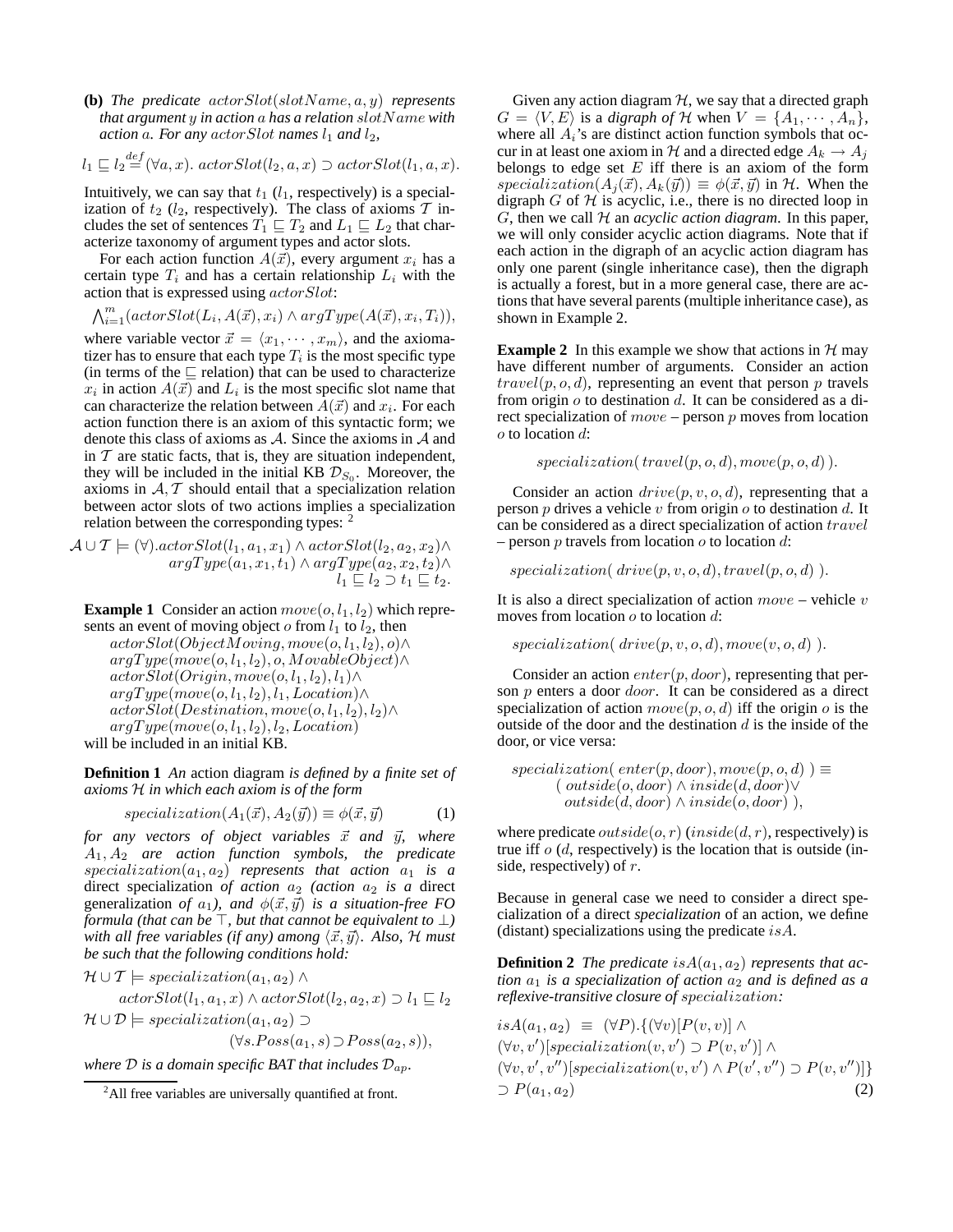The above definition requires second-order logic, but we will show in Theorem 3 that we still can reduce reasoning about regressable formulas to theorem proving in FOL only. We denote the set of axioms including Axiom (2)and all axioms in an acyclic action diagram  $\tilde{H}$  as  $\mathcal{H}^*$  and call it the *action hierarchy (of* H*)*.

**Definition 3** *An action hierarchy* H<sup>∗</sup> *is acyclic iff it entails the following conditions:*  $H^*$   $\models$   $isA(A_1(\vec{x}_1), A_2(\vec{y}_1))$  ∧  $isA(A_2(\vec{y}_2), A_1(\vec{x}_2)) \supset A_1(\vec{x}_3) = A_2(\vec{y}_3)$  *for all action functions*  $A_1, A_2$ *.* 

In the sequel, we consider only acyclic hierarchies  $H^*$ . Note that this condition is more general than antisymmetry of  $isA$ predicate. One can easily prove that  $H^*$  is acyclic according to Def. 3 if the digraph of the action diagram  $H$  is acyclic.

The following theorem specifies that the action hierarchies entails the same intuitively clear taxonomic properties as the predicate specialization.

**Theorem 1** Let  $\mathcal{H}^*$  be an acyclic action hierarchy. Then  $\mathcal{H}^{\star} \cup \mathcal{T} \models (\forall).actorSlot(l_1, a_1, x) \land actorSlot(l_2, a_2, x) \land$  $isA(a_1, a_2) \supset l_1 \sqsubset l_2;$  $\mathcal{H}^{\star} \cup \mathcal{D} \models (\forall).isA(a_1,a_2) \supset (Poss(a_1,s) \supset Poss(a_2,s)).$ 

**Proof:** Follows from Def. 1, Def. 2 and Def. 3 using induction, but proof is omitted because of lack of space.

Moreover, the following lemma will be convenient later.

Lemma 1 *Given any acyclic action hierarchy*  $H^*$ *, for any*  $a$ ction functions  $A'(\vec{x})$  and  $A(\vec{y})$  with distinct free variables  $\vec{x}$  and  $\vec{y}$ ,  $A'(\vec{x})$  is a specialization of  $A(\vec{y})$  iff  $\phi_{A',A}(\vec{x},\vec{y})$ , for some situation-free FO formula  $\phi_{A',A}$  (including  $\top$  and ⊥*) over object variables whose free variables are at most among*  $\langle \vec{x}, \vec{y} \rangle$ *. That is,* 

$$
H^* \models isA(A'(\vec{x}), A(\vec{y})) \equiv \phi_{A',A}(\vec{x}, \vec{y}).
$$

*Moreover, such*  $\phi_{A_1,A_2}$  *can be found in finitely many steps.* 

**Proof:** Let  $G = \langle V, E \rangle$  be the digraph of the given acyclic diagram  $H$ , and let  $max(A, A')$  be the maximum of the lengths of all the distinct paths from  $A$  to  $A'$  in  $G$ . We prove the following property  $P(n)$  for any natural number *n*: "For any action function symbol  $A, A'$  such that  $max(A, A') = n, n \leq |V|$ , and for any distinct free variables  $\vec{x}, \vec{y}, i s A(A'(\vec{x}), A(\vec{y})) \equiv \phi_{A',A}(\vec{x}, \vec{y})$  for some FO formula  $\phi_{A',A}$  (including  $\top$  and  $\bot$ ) with object variables (if any) at most among  $\langle \vec{x}, \vec{y} \rangle$ ". We prove  $P(n)$  by using complete induction.

Base case:  $P(0)$ ,  $max(A, A') = 0$ , two sub-cases. Case 1:  $A = A'$ , since *is A* is reflexive

$$
isA(A'(\vec{x}), A(\vec{y})) \equiv A'(\vec{x}) = A(\vec{y}) \equiv \bigwedge_{i=1}^{|\vec{x}|} x_i = y_i \text{ (by UNA)}.
$$

Case 2:  $A \neq A'$ , and since  $max(A, A') = 0$  this means there is no *specialization* path between  $A$  and  $A'$  at all, then  $isA(A'(\vec{x}), A(\vec{y})) \equiv \bot$ .

Inductive step: Assume that  $P(j)$  is true for all  $j < n$ , we prove  $P(n)$ , where  $n > 0$ . Consider any action function symbols  $A, A'$  such that  $max(A, A') = n$ , where  $n \leq |V|$ . Since  $G$  is acyclic, hence each path from  $A$  to  $A'$  has no repetitions of the action nodes. Since  $n > 0$ , collect all

those parents of A' in G, say  $\{A_1, \dots, A_t\}$ , which are specializations of A and  $A_i \neq A$  for each i (i.e., there is a path from A to each of  $A_i$ ). Then we have

$$
isA(A'(\vec{x}), A(\vec{y})) \equiv \bigvee_{i=1}^{t} (\exists \vec{x_i})
$$
  
[specialization  $(\vec{A}'(\vec{x}), A_i)$ 

 $[specialization(\overline{A}^t(\vec{x}), \overline{A}_i(\vec{x_i})) \wedge isA(A_i(\vec{x_i}), A(\vec{y}))]$ By the induction hypothesis, since  $max(A, A_i)=n-1$ , for each *i*, we have  $isA(A_i(\vec{x_i}), A(\vec{y})) \equiv \phi_{A_i, A}(\vec{x_i}, \vec{y})$  for some FO formula  $\phi_{A_i,A}$ . In  $H$ , we have axioms such that for each *i* there is a FO formula  $\phi_{A',A_i}$ 

$$
specialization(A'(\vec{x}), A_i(\vec{x_i})) \equiv \phi_{A',A_i}(\vec{x}, \vec{x_i}).
$$

Therefore, let a required FO formula be

$$
\phi_{A',A}(\vec{x}, \vec{y}) = \bigvee_{i=1}^{t} (\exists \vec{x_i}) [\phi_{A',A_i}(\vec{x}, \vec{x_i}) \wedge \phi_{A_i,A}(\vec{x_i}, \vec{y})],
$$

then  $P(n)$  is proved. Notice that  $n \leq |V|$ ; hence such FO formula can always be obtained in finitely many steps.

**Example 3** Continue with Example 2, for any action functions  $A_1(\vec{x})$  and  $A_2(\vec{y})$  in the example, most of the equivalent FO formula  $\phi_{A_1,A_2}(\vec{x}, \vec{y})$  of  $isA(A_1(\vec{x}), A_2(\vec{y}))$  are straightforward (either ⊤, or ⊥ or the same as the axioms of specialization), expect for  $isA(drive(p, v, o, d), move(obj, orig, dest))$  for any free variable  $p, v, o, d, obj, orig, dest.$  By using Def. 2 and the axioms given in Example 2, we have

 $specialization(drive(p, v, o, d), move(obj, orig, dest)) \supset$  $isA(drive(p, v, o, d), move(obj, orig, dest)),$  and  $specialization(drive(p, v, o, d), travel(p, o, d)) \wedge$  $specialization(truel(p, o, d), move(obj, orig, dest)) \supset$  $isA(drive(p, v, o, d), move(obj, orig, dest)),$ 

and there are no other non-equivalent axioms for drive and move. Hence,

$$
is A(drive(p, v, o, d), move(obj, orig, dest))
$$
  
\n
$$
\equiv specialization(drive(p, v, o, d), move(obj, orig, dest)) \vee
$$
  
\n
$$
specialization(drive(p, v, o, d), travel(p, o, d)) \wedge
$$
  
\n
$$
specialization(travel(p, o, d), move(obj, orig, dest))
$$
  
\n
$$
\equiv v = obj \wedge o = orig \wedge d = dest \vee
$$
  
\n
$$
p = obj \wedge o = orig \wedge d = dest,
$$

which can be simplified as: for any variables  $p, v, o, d, obj$ ,

$$
is A(drive(p, v, o, d), move(obj, o, d)) \equiv p = obj \lor v = obj.
$$

Now, we provide a more compact way to specify the basic action theory (BAT) based on a given hierarchy of actions. For later convenience, we will call such a modified BAT as a *hierarchical BAT* and denote it as  $\mathcal{D}^H$ . Moreover,

$$
\mathcal{D}^H = \mathcal{H}^\star \cup \mathcal{D}_{ap}^H \cup \mathcal{D}_{ss}^H \cup \mathcal{D}_{S_0} \cup \Sigma \cup \mathcal{D}_{una},
$$

where  $\mathcal{H}^*$  is the action hierarchy specified for the given dynamic system,  $\mathcal{D}_{S_0}$  includes  $\mathcal{A} \cup \mathcal{T}$ ,  $\mathcal{D}_{ap}^H$  ( $\mathcal{D}_{ss}^H$ , respectively) is the new class of action precondition axioms (the new class of successor state axioms, respectively) specified based on the action hierarchy. First,  $\mathcal{D}_{ap}^H$  includes an action precondition axiom represented as follows.

$$
Poss(a, s) \equiv \bigvee_{i=0}^{n} \pi_i(a, s) \tag{3}
$$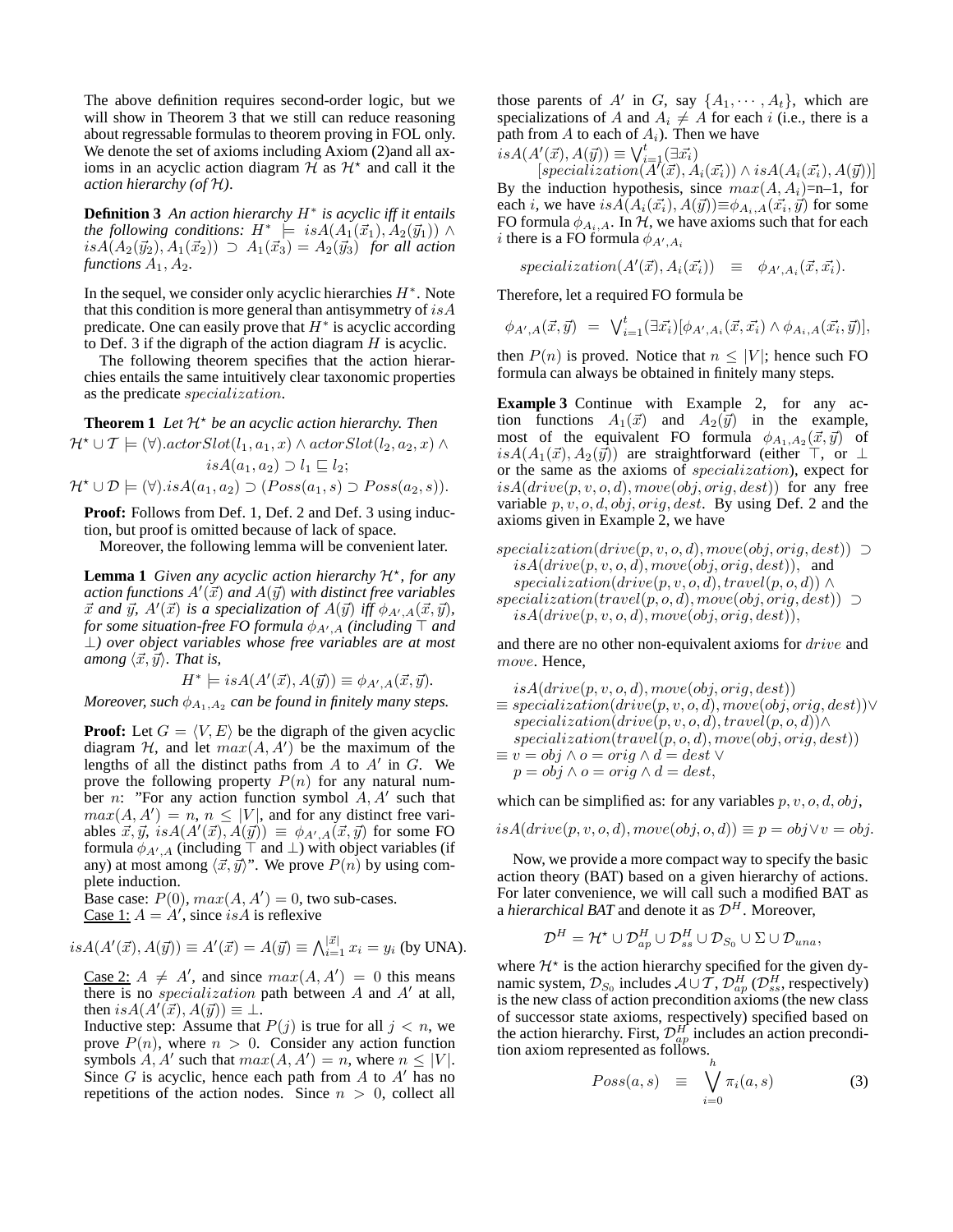where  $h \geq 0$  and each  $\pi_i(a, s)$  is of the form

$$
\exists \vec{x_i} \ldotp is A(a, A_i(\vec{x_i})) \land \n(\bigwedge_{j=0}^{n_i} \neg(\exists \vec{y_{ij}}) is A(a, A_{ij}(\vec{y_{ij}}))) \land \phi_i(\vec{x_i}, s)
$$

 $(4)$ 

When  $n_i = 0$ , the conjunction does not exist. All clauses in the RHS of Eq. (3) are exclusive to each other and each clause of the form  $(4)$  has the meaning that whenever a is a specialization of action  $A_i(\vec{x_i})$  and it is not a specialization of some other actions  $A_{ij}(\vec{y_{ij}})$ , then the precondition of a is an uniform formula  $\phi_i(\vec{x_i}, s)$ .

The syntactic form of successor state axioms in  $\mathcal{D}_{ss}^H$  is also different. For each fluent, the change of its truth value is now determined not by each action individually, as it is in Reiter's  $\mathcal{D}_{ss}$ , but it is determined by whole classes of actions. In general, the new syntactic form of SSA of a relational fluent  $F$  is as follows.

$$
F(\vec{x}, do(a, s)) \equiv \bigvee_i \psi_i^+(\vec{x}, a, s) \lor F(\vec{x}, s) \land \neg(\bigvee_i \psi_i^-(\vec{x}, a, s)), \quad (5)
$$

where each formula  $\psi_i^+(\vec{x}, a, s)$  ( $\psi_i^-(\vec{x}, a, s)$ , respectively) specifies a positive effect (negative effect, respectively) with certain conditions on fluent  $\bar{F}$  and has the following format

$$
\exists \vec{z'}. is A(a, A_i(\vec{y_i})) \land (\bigwedge_{l=0}^{n_i} \neg (\exists \vec{y_{il}}) is A(a, A_{il}(\vec{y_{il}}))) \land \n\qquad \qquad (\bigwedge_{j=0}^{m_i} actorslot(L_j, a, z_j) \land argType(a, z_j, T_j)) \land \gamma(\vec{x}, \vec{z'}, s)
$$

where  $\vec{y}_i$  ( $\vec{y}_{il}$ , respectively) are all variables in action term  $A_i$  (in action term  $A_{il}$ , respectively) and some of these variables can be the same as variables in  $\vec{x}$ ; each variable  $z_i$  is an object argument of an action term that can be substituted for a, and  $z_j$  is either the same as an object variable in  $\vec{x}$ or  $\vec{y}$ , or is a new variable,  $\vec{z'} = \vec{y_i} \cup \{z_1, \dots, z_{m_i}\} - \vec{x}$ , and  $\gamma(\vec{x},\vec{z'},s)$  is an uniform formula that has  $\vec{x},\vec{z'},s$  at most as its free variables. According to this axiom, every action term that is a specialization of  $A_i$ , but is not a specialization of some other action terms  $A_{il}$  will have (either positive or negative) effect on a fluent  $F$  if this action term has actor slots  $L_j$  and the corresponding object arguments have types  $T_j$  explicitly mentioned in a SSA. Note that action terms can be underspecified in the sense that only required actor slots and types can be mentioned in the axiom, but actions that have effect on  $F$  might have also other actior slots (and their object arguments can have also other types), in addition to those which occur in the SSA above. Thus, (6) specifies classes of action terms that can have effect on a fluent.

Similarly, we can specify the SSA for each functional fluent, say  $f$ , using classes of actions instead of individual actions. Let  $\mathcal{D}^H$  be the collection of the SSAs for all relational and function fluents.

Other classes of axioms such as initial KB  $\mathcal{D}_{S_0}$  (which includes the class of axioms  $A$  as discussed above), the foundational axioms  $\Sigma$  and unique name axioms for actions  $\mathcal{D}_{una}$  have the same formats as in (Reiter 2001).

We can prove the following lemmas.

**Lemma 2** For the precondition axiom class  $\mathcal{D}_{ap}^H$ , there ex*ists a set of precondition axioms of the form of Reiter's basic* *action theory (Reiter 2001), say* Dap*, such that* Dap *specifies the precondition for each action function symbol and*  $\mathcal{D}_{ap}$  *is* equivalent to  $\mathcal{D}_{ap}^H$ : for each action term  $a$  and any situation *term* s*,*

$$
\mathcal{D}^H \models Poss(a,s) \text{ iff } \mathcal{D} \models Poss(a,s).
$$

**Proof:** Notice that  $\mathcal{D}_{ap}^H$  only includes one axiom and it is of the form Eq. (3), it specifies the precondition for any action a. Consider each action function symbol A with free variable  $\vec{x}$  as its argument, i.e.,  $A(\vec{x})$ , without loss of generality, we assume that  $\vec{x}$  are new variables never used in Eq. (3). We substitute a with  $A(\vec{x})$  and get

$$
Poss(A(\vec{x}), s) \equiv \bigvee_{i=0}^{h} \exists \vec{x_i} . is A(A(\vec{x}), A_i(\vec{x_i})) \wedge (\bigwedge_{j=0}^{n_i} \neg (\exists y_{ij}^{\neg}) is A(A(\vec{x}), A_{ij}(y_{ij}^{\neg})) \wedge \phi_i(\vec{x_i}, s).
$$

By Lemma 1, for each  $A_i$  ( $A_{ij}$ , respectively), there exists a FO formula, say  $\phi_{A,A_i}$  ( $\phi_{A,A_{ij}}$ , respectively) such that

$$
isA(A(\vec{x}), A_i(\vec{x_i})) \equiv \phi_{A, A_i}(\vec{x}, \vec{x_i}) \tag{7}
$$

$$
isA(A(\vec{x}), A_{ij}(\vec{y_{ij}})) \equiv \phi_{A, A_{ij}}(\vec{x}, \vec{y_{ij}}), \qquad (8)
$$

respectively. Therefore we have

$$
Poss(A(\vec{x}), s) \equiv \bigvee_{i=0}^{h} \exists \vec{x_i} \cdot \phi_{A, A_i}(\vec{x}, \vec{x_i}) \wedge [\bigwedge_{j=0}^{n_i} (\exists \vec{y_{ij}}) \phi_{A, A_{ij}}(\vec{x}, \vec{y_{ij}})] \wedge \phi_i(\vec{x_i}, s).
$$

Let  $\mathcal{D}_{qp}$  be the collection of all the axioms obtained above for each action symbol, and it is easy to see that  $\mathcal{D}_{ap}$  is of the form described in (Reiter 2001). To prove the statement in the opposite direction, note that  $\mathcal{D}_{ap}^H$  specifies the preconditions for all actions and no more, where the worst case happens when all  $A_i$  ( $i = 1..h$ ) in the RHS of Eq. (3) enumerate each and every action function symbol. Therefore, it is easy to see  $\mathcal{D}_{ap}^H$  is equivalent to  $\mathcal{D}_{ap}$  according to the way how we obtain  $\mathcal{D}_{ap}$  as the above.

Note that  $\mathcal{D}_{ap}^H$  can be more succinct than  $\mathcal{D}_{ap}$ , because they deal with classes of actions instead of individual actions.

**Lemma 3** *For a*  $\mathcal{D}_{ss}^H$ , there exists an equivalent class  $\mathcal{D}_{ss}$ *including SSAs of the forms given in Reiter's basic action theory (Reiter 2001): for each predicate fluent* F

 $\mathcal{D}^H \models F(\vec{x},do(a, s)) \equiv \phi_F(\vec{x}, a, s)$ *(for each function fluent f,*  $\mathcal{D}^H$  $\models$  $f(\vec{x}, do(a, s)) = y \equiv$  $\phi_f$  $(\vec{x}, y, a, s)$ , *respectively*), there exists an uniform formula  $\phi_F'(\vec{x}, a, s)$   $(\phi_f'(\vec{x}, y, a, s)$ , respectively) such that

$$
\mathcal{D} \models F(\vec{x}, do(a, s)) \equiv \phi'_F(\vec{x}, a, s)
$$
  

$$
(\mathcal{D} \models f(\vec{x}, do(a, s)) = y \equiv \phi'_f(\vec{x}, y, a, s), respectively).
$$

**Proof:** Since the proof for predicate fluents and functional fluents are almost the same, we will provide the proof for predicate fluents only.

Assume that the given dynamic system includes totally  $k$ action functions, say  $A_1(\vec{v}_1), \cdots, A_k(\vec{v}_k)$ . For each predicate fluent F, assume that the SSA of  $F(\vec{x})$  in  $\mathcal{D}^H$  is of the form Eq.  $(5)$ , then we substitute a with each action function, say  $A_i(\vec{v}_i)$  (without loss of generality, we assume that variables in  $\vec{v}_i$  are all new variables never used in Eq. (5)). By using Lemma 1, similar to the proof of Lemma 2 (replacing  $isA$  for any two action functions with an equivalent FO formula), we obtain an axiom of the form

 $F(\vec{x},\vec{do}(A_i(\vec{v}_i), s)) \equiv \psi_i^+(\vec{x},\vec{v}_i,s) \vee F(\vec{x},s) \wedge \neg \psi_i^-(\vec{x},\vec{v}_i,s).$